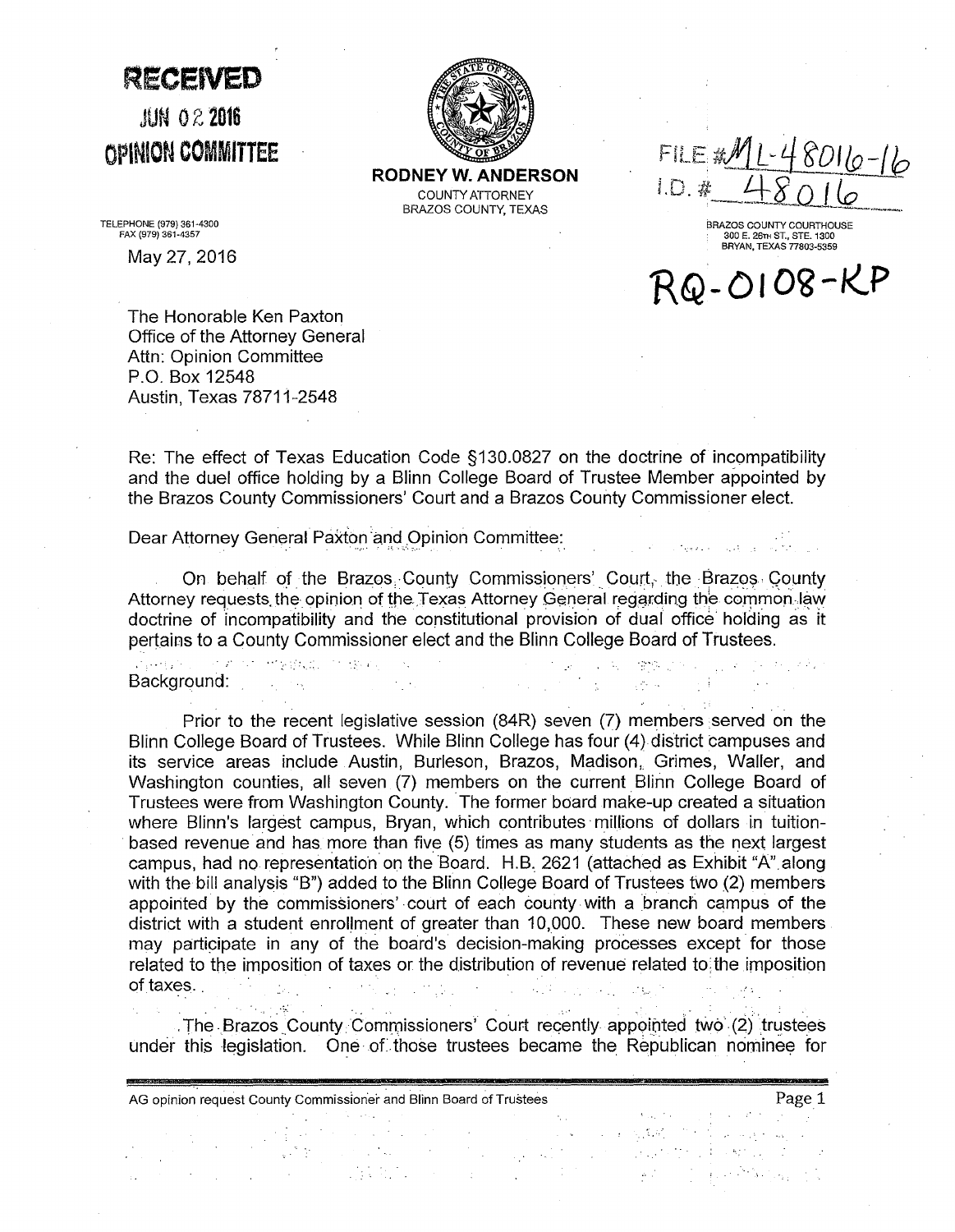Brazos County Commissioner, Precinct 3, and is unopposed in the upcoming general election; she will take office as a Brazos County Commissioner on January 1, 2017. A prior Attorney General opinion, JM-129, dealt with a similar situation and concluded that the common law doctrine of incompatibility prohibits dual service. However, the language of Texas Education Code §130.0827 could present a changed circumstance.

!

The Attorney General was asked in JM-129 if a member of a Board of Trustees governed by section 130.082 (dealing with junior colleges) of the Texas Education Code, may serve simultaneously as a county commissioner. Attorney General Jim Maddox concluded that the offices of junior college trustee and county commissioner were incompatible based upon the common law doctrine of incompatibility, which prevents one  $(1)$  person from accepting two  $(2)$  offices where one  $(1)$  office might thereby impose its policies on the other or subject it to control in some other way. See Thomas v. Abernathy County Line Independent School District, 290 S.W. 152 (Tex.Comm.App:1927); State v. Martin, 51 S.W.2d 815 (Tex.Giv~App;.--San Antonio 1932, no writ). Compare Letter Advisory No. 114 (1975) with Letter Advisory No. 149 (1977). Applying the law, the Attorney General considered three (3) circumstances where policies or controls might be subject one office to another: taxing authority (131.121), designation of roads (2.04), and coterminous boundaries. JM-129. However, the trustee position in the current request differs from the illustration in JM-129 in terms of taxation and boundaries.

Although Brazos County contains a Blinn Campus that lies wholly within the City of Bryan, the Blinn College district exerts its taxing authority in Washington County. Additionally, Texas Government Code §130.0827 withholds any oversight over taxation from the Brazos County appointee to the Blinn Board. '

The common-law doctrine of incompatibility has three aspects: self-appointment, self-employment, and conflicting loyalties. See Tex. Att'y Gen. Op. No. GA-0032 (2003) at 4. Incompatibility due to conflicting loyalties was first recognized by ai Texas court in Thomas v. Abernathy County Line Independent School District, 290 S.W. 152 (Tex. Comm'n App. 1927, judgm't adopted), in which the court declared:

In our opinion the offices of school trustee and alderman are incompatible; for under our system there are in the city council or board of aldermen various directory or supervisory powers exertable in respect to school property located within the city or town and in respect to the duties of school trustee performable within its limits--e.g., there might well arise a conflict of discretion or duty in respect to health, quarantine, sanitary, and fire prevention regulations. If the same person could be a school trustee and a member of the city council or board of aldermen at the same time, school policies, in many important respects, would be subject to direction of the council or aldermen instead of to that of the trustees.

The duties of a county commissioner are reflected in our state's constitution, Chapter 81 of the Local Government Code, and various statutes that empower or limit the

AG opinion request County Commissioner and Blinn Board of Trustees **Page 2** Page 2